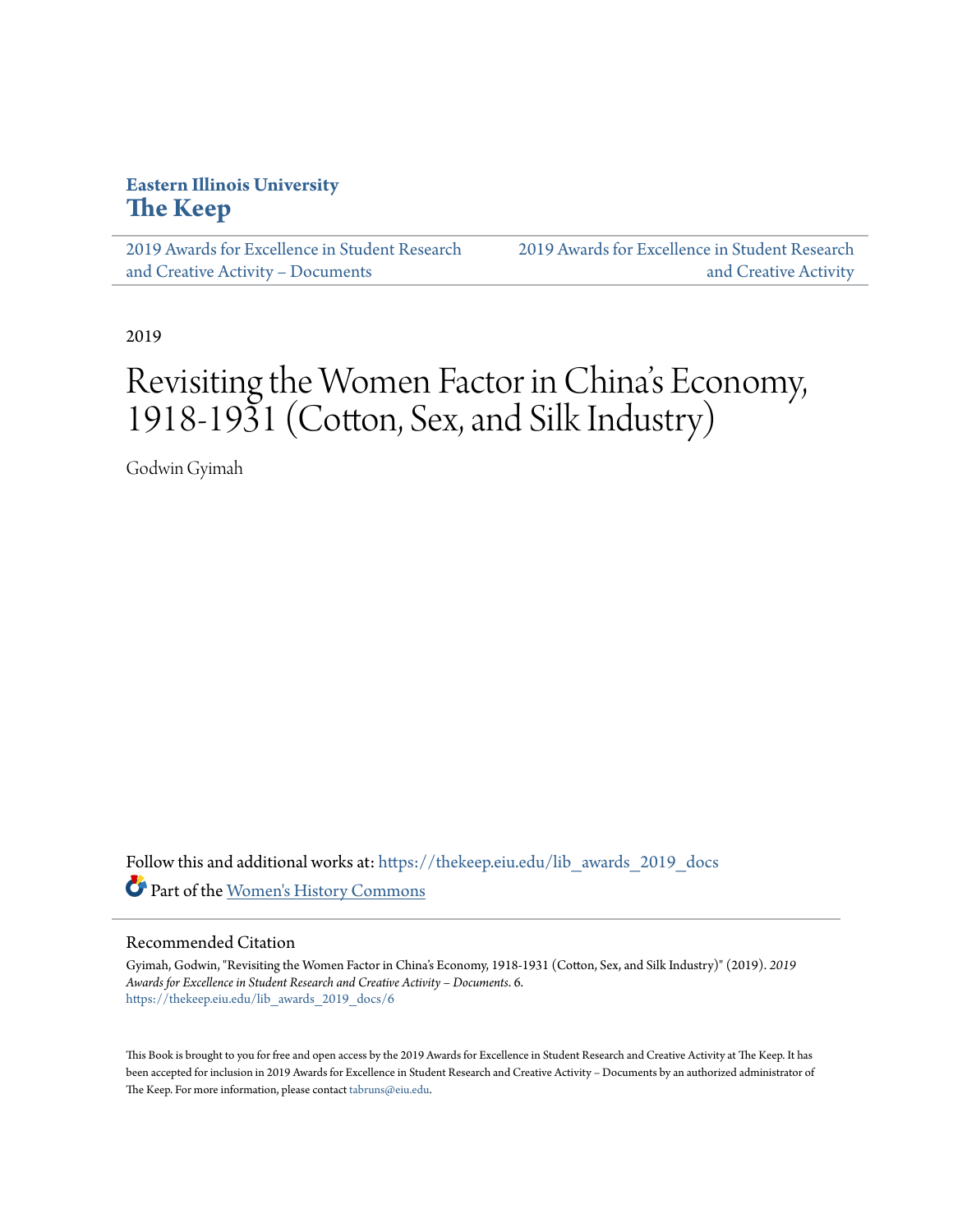#### **Revisiting the Women Factor in China's Economy, 1918-1931**

### **(Cotton, Sex, and Silk Industry).**

The first five decades of the twentieth century mark an era where China experienced an industrial revolution. Globalization of capitalism brought major changes in the Chinese economy.<sup>1</sup> Whereas China was initially characterized as a region that produced goods mostly to be used by its citizens, now the system changed and had numerous products being sent overseas to neighboring regions. In 1919, Chinese export products increased vehemently from a value of 486 in 1918 to 631 in 1919.<sup>2</sup> The production of goods and other services were now at the large-scale level making most sectors in China grow as an industry.<sup>3</sup> The devasted First World War had destructed imports and exports activities among various regions. Europeans in their bid to rebuild their political, economic, and social institutions focused on domestic affairs.

The dramatic decline in imports created a hiatus for Chinese industrialization during the interwar period. As Europeans' demand for various products from China increased, there was a need for an increase in labor, which women became a major working force. The popular idiom in China "男人犁, 女人编织: (men plow, women weave), which reflects traditional gender roles in Chinese societies changed over time. Women became the backbone of the new cotton, silk, and weaving industry. Besides, some women now took jobs which were initially set aside for men.<sup>4</sup> By 1929, women were more than 60 percent of the industrial labor in Shanghai, the biggest city in China.<sup>5</sup>

<sup>1</sup> Barbara Molony, Janet Theiss, and Hyaeweol Choi, *Gender in Modern East Asia* (Boulder: Westview Press, 2016),297.

<sup>2</sup> Hsiao, Liang-lin, China's Foreign Trade Statistics, 1864–1949, (Cambridge: Mass) 1974, 23–24.

<sup>3</sup> Ibid,179-182.

<sup>4</sup> Ibid*,*269

<sup>5</sup> Ibid,297.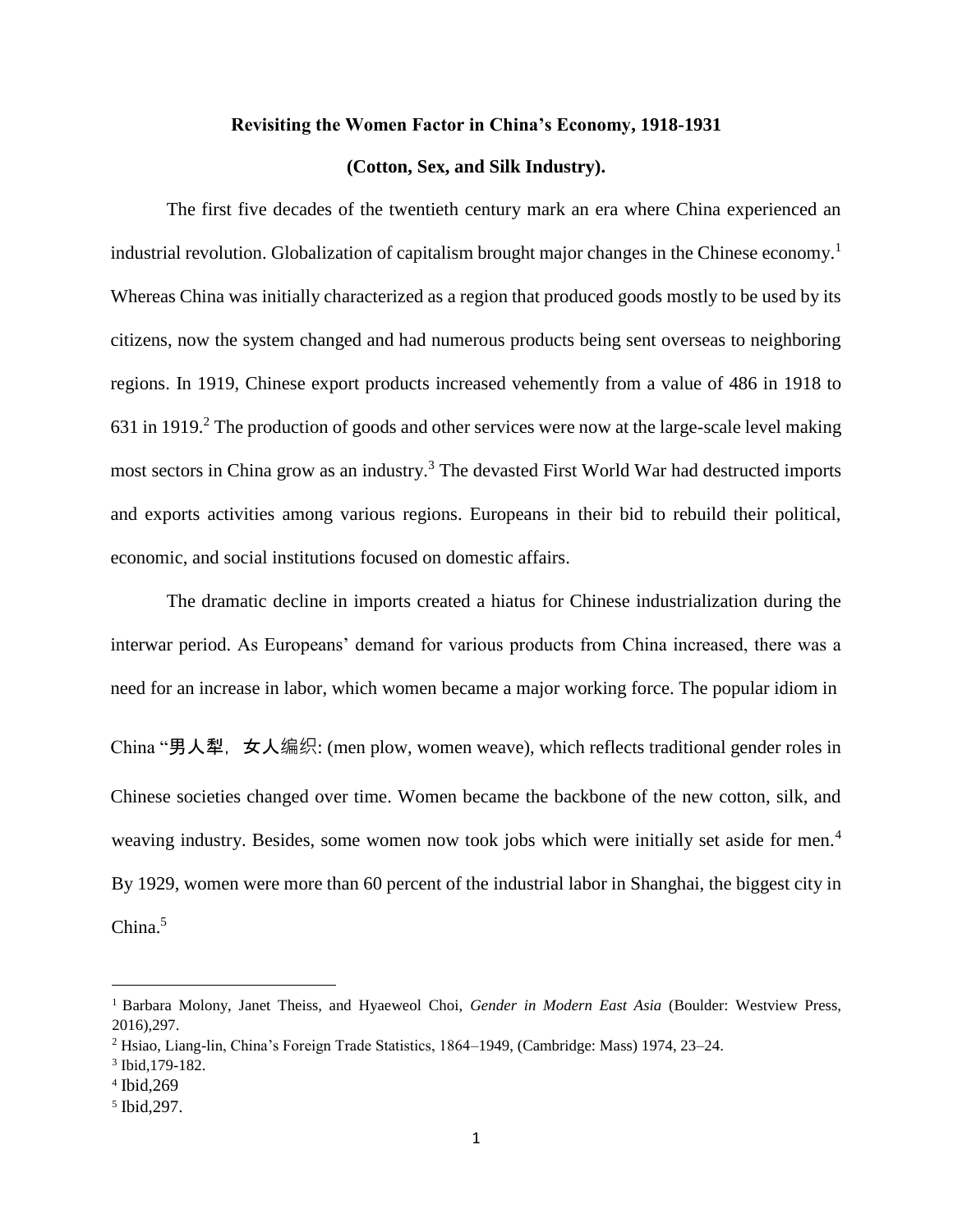Although women were found to engage themselves in various sectors of the economy (cotton mills, silk, and the sex industry), the extent to which their involvement had a correlation with the economy is a gap in China's economic history.<sup>6</sup> The research closer to this study is Kung and Daniel's "Women's contribution to the Household economy in pre-1949. 7

China".Nonetheless, they focused on women's contributions towards the household economy with specialization on the farms neglecting their economic roles toward the nation as well as other industries such as the sex industry, cotton, and silk.<sup>8</sup> This paper addresses the role of women in the textile industry (cotton, silk, and weaving) and the sex industry, how they contributed to both the household, and the nation's economy in both the North and the South during the interwar years.

#### **Women in the Cotton Mills**

Cotton became the most essential source of fiber in China from the early Ming period.<sup>9</sup> Shanghai, the largest industrial region in China prior to the 1940s was dominated by cotton work and women were the most working force. During the early 1920s, cotton production grew from small-scale production to the level of industry and about 140,000 workers in Shanghai factories were in the cotton mills. Women in these Shanghai factories occupied diverse positions and played diverse roles in the production of cotton goods. By 1929, 84,270(76%) women worked in cotton spinning while 22,394(77%) women worked in cotton weaving. In the cotton industry, women oversaw mixing, carding, molding, roving, spinning, and reeling.<sup>10</sup> From the mid-1920s, women

 $^6$  Ibid,211

<sup>7</sup> Ibid,210.

<sup>8</sup> Ibid,210-238.

<sup>9</sup>Burton Pasternak, "The Sociology of Irrigation: Two Taiwanese Villages" in *Economic Organization in Chinese*  Society, eds. W. E Willmott (Stanford: University Press, 1972), 210. <sup>8</sup> Ibid, 297.

<sup>10</sup>Gail Hershatter, *The Workers of Tianjin, 1900-1949* (California: Stanford University Press, 1986),148.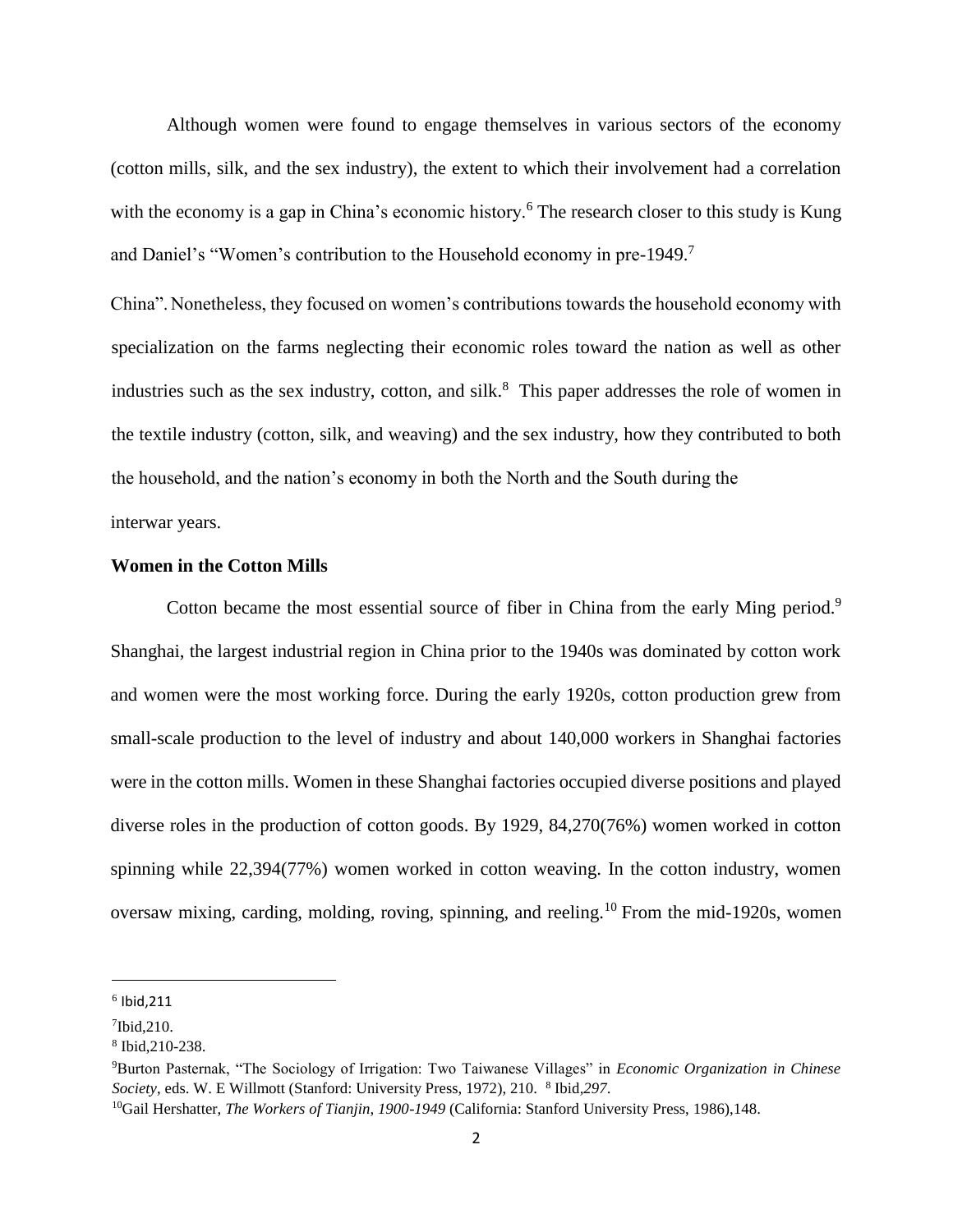dominated as the working force in most of the great industries in China. A survey in the early 1930s found that 72.9% of cotton mill workers in Shanghai were women. The survey discovered the numerous women who worked in the cotton mills received wages that supported their livelihood and that of their households.

Women were employed in the cotton industries to spin wool which was sold to carpet factories. Besides, women were employed to make wreaths and weave mats. Some women were also employed to sew the uniforms of the new warlord who arrived in Tianjin.<sup>11</sup> These activities of women contributed to the economy as taxes were paid by women workers, middlemen, factory owners, and European exporters which added to the nation's revenue while workers earned wages to support their livelihood thereby decreasing the poverty rate in China. Besides, the production of mats, wreaths, carpet, and other cotton products from Shanghai were exported to neighboring regions while some were sent to various market centers.<sup>12</sup> Chinese markets were dominated with these products and some middlemen travel from afar to purchase cotton goods on wholesale, so they can as well sell at a price in the various markets. The selling of products in the market centers boosted the Chinese economy as the middlemen purchased the goods, paid taxes and brought their products to China in their bid of acquiring the Chinese products. The payment of taxes by cotton middlemen traders as well as retailers increased China's revenue.<sup>13</sup>

Girls who started working to earn a wage were expected to contribute to the family income. The financial status of families pushed younger girls into cotton factories at an early age. The purpose was to get money to cater for themselves and their family. In an interview with a worker in the mills, Song Ermei, in Shanghai on November 11, 1980, she indicated:

 $11$  Ibid, 43.

<sup>12</sup> Ibid,43-56

<sup>13</sup> Ibid, 52-56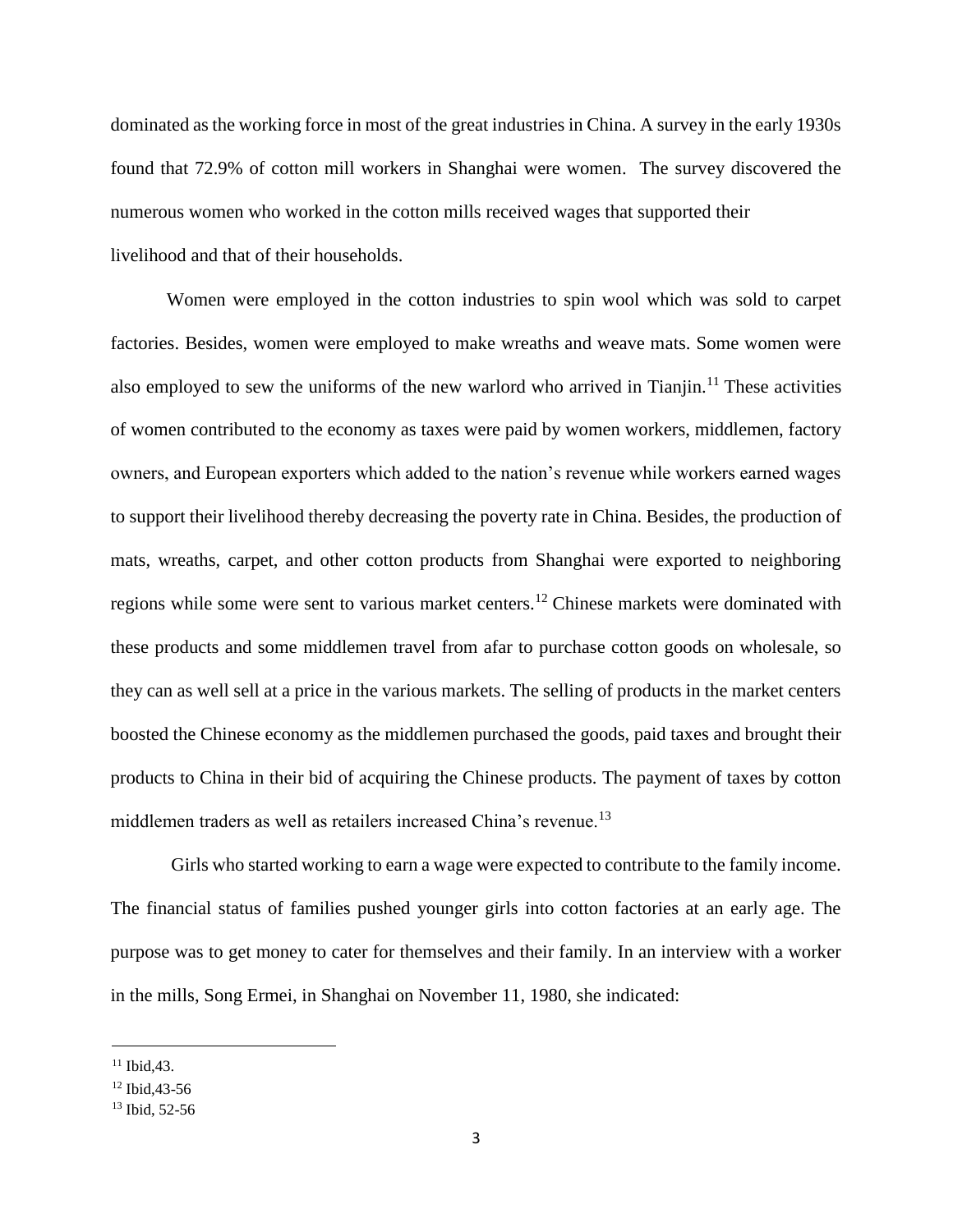I entered the workforce as my mother withdrew. After my mother had worked at the cotton mill for some years, she became ill and quit the job. After my mother had quit the job I had to intervene to support the family since my mother had other children to care for.<sup>14</sup>

The contributions of women in Shanghai changed the perceptions of parents about daughters since they were now esteemed highly in families for their support to the family using their wages.<sup>15</sup> On the other hand, women in the Northern sector of China experienced the industrial revolution in the later years and the percentage of women workers in the cotton mills were lesser than the women in South China. By 1929, only 9.14 % out of the total number of workers in Tianjin cotton mills were women.<sup>16</sup> Comparatively, Shanghai had a larger industrial sector with a massive demand for workers in the textile industries, than Tianjin and this was the reason women workers were more in Shanghai than the cities in the North. The few industries that existed in Tianjin and other Northern cities were occupied by men leaving behind a lesser opportunity for women.<sup>17</sup>

In Tianjin, most women left the cotton mills after working for some years. The reasons for leaving the mills were varied which include: either the person decided to quit, was dismissed for long absenteeism, returned to their native town, suffered from illness or injury, dismissed for stealing, disobedience, fighting, or find another job she thinks was favorable than working in the cotton mills. Despite the fact that few women worked in the cotton industries that existed in the North, these women also contributed towards China's economy. Women were highly committed and their commitment to discharging their duties made some employers employ them since few of them could contribute effectively. Similar to women who existed in the South, women in the North

<sup>14</sup> Emily Honig, *Sisters and Strangers: Women in the Shanghai Cotton Mills, 1919-1949.* (Stanford, CA: Stanford University Press, 1986),169.

 $15$  Ibid.69.

<sup>16</sup> Ibid*,55*.

<sup>17</sup> Ibid*,56*.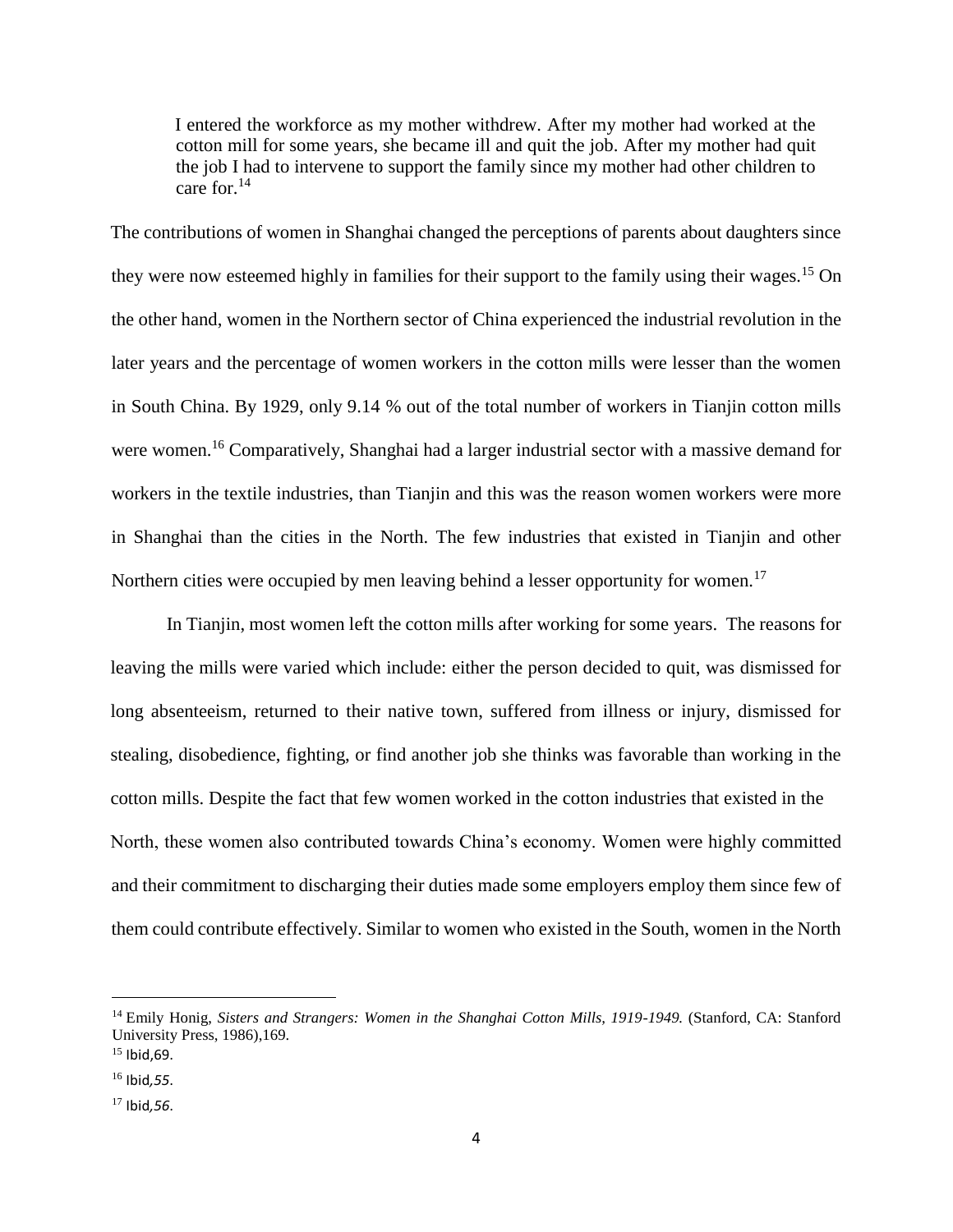earned wages as they work in the cotton mills. Women workers paid taxes out of the amount they earned, and the amount left was used to supplement the household economy.<sup>18</sup>

Women in Zhouzhi dominated textile work during the 1920s. Most of the textile works were done by women with few men occupying some positions in the textile works. Every Zhouzhi woman saw it as a demand to be equipped with how to spin cotton or twist hemp.<sup>19</sup> In Zhouzhi, textile work was dominant and its contributions towards the economy gave it the prestige thereby pushing women to learn how to work in cotton works. A survey conducted in 2011 in Zhouzhi using elderly women who worked during the interwar years revealed most women (91%) had learned how to spin cotton when they were younger girls.<sup>20</sup> The heavy demand for homespun and handwoven cloth referred to as *cubu or rough cloth* led to the massive production of cotton products. Out of these producers were most women who played diverse roles. In places where the market was more competitive, women traders expanded their horizon and sold their products to the remote areas especially North of the Wei River where industrial activities were lesser.<sup>21</sup> Furthermore, women in the cotton mills formed what became known as the sisterhood societies (*Jiemei hui*). The sisterhood was made up of women in the same workshop. These women are sworn to be banded together for protection and uphold the ethics of the group. The purpose was to assist each other in times of need. Every month, each sister contributes a quota which was set aside as an emergency fund or release to a sister in need. As women gained assistance from their coworkers, it helped in reducing the poverty rate since it enabled sisters to cater for their family

<sup>18</sup> Ibid,58-59

<sup>&</sup>lt;sup>19</sup> Laurel Bossen et al., "Feet and Fabrication: Foot binding and Early Twentieth-Century Rural Women's Labor in Shaanxi" *Modern China* 374 (2011): 355.

 $20$  Ibid, 355.

<sup>21</sup> Ibid, 355-356.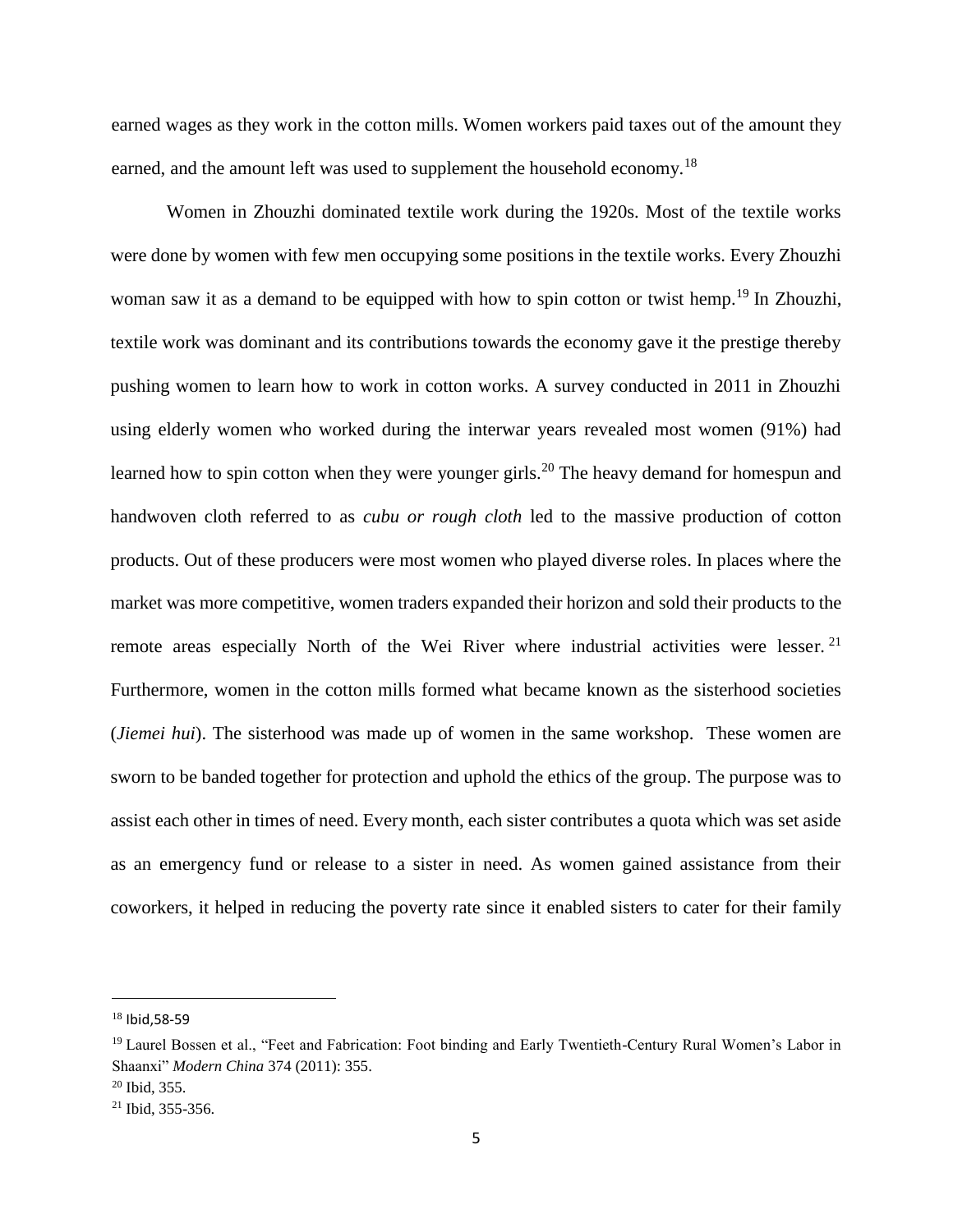and themselves.<sup>22</sup> The main source of contributions in the sisterhood was the money earned by each sister. The assistant provided by the sisterhood boosted both the household economy and the economy of China households were free from economic pressure while the state was as well relief from the burden of financially supporting various families through rehabilitation and other projects.<sup>23</sup> In an interview conducted by Emily Honig, Ningzhen stated the ideal purpose of the sisterhood formation was to assist each other financially:

> Maybe four of us girls got together. Each month, when we got our wages, we would each donate a certain amount to the kitty. Then we would determine who needed the money the most that time. For example, it was very hard for us to buy a *qipao* in those days, a good blue one. So sometimes we would use the money to make a *qipao* for whichever person needed it. Or maybe someone would use (the money) to make a coat. If one of the members had family problems, like someone needed to see a doctor, or someone had died, they would use the money for that.<sup>24</sup>

In terms of salary level, women were paid lesser than men although in some departments both sexes performed the same activities. It was only in the slabbed and roving department that women earned more than the lowest-paid men in the mills. Tianjin mills began to use both time and piece wage systems to pay workers during the late 1920s. Women in the industries who were cleaners, carders, sizers, finishers, and coolers were paid by the day. On the other side, women who played the role of rovers, spinners, reelers, bundlers, warp, and weavers were paid on both time and piece system. Such a difference in the pay system indicates the gender imbalance that existed during the interwar years. To maintain the workforce, employers offered additional bonuses to

<sup>22</sup> Ibid,299

<sup>23</sup> Ibid, 175

<sup>&</sup>lt;sup>24</sup> Kathy Le Mons Walker, "Economic Growth, Peasant Marginalization, and the Sexual Division of Labor in Early Twentieth-Century China: Women's Work in Nantong County" *Modern China* 19 (1993): 375.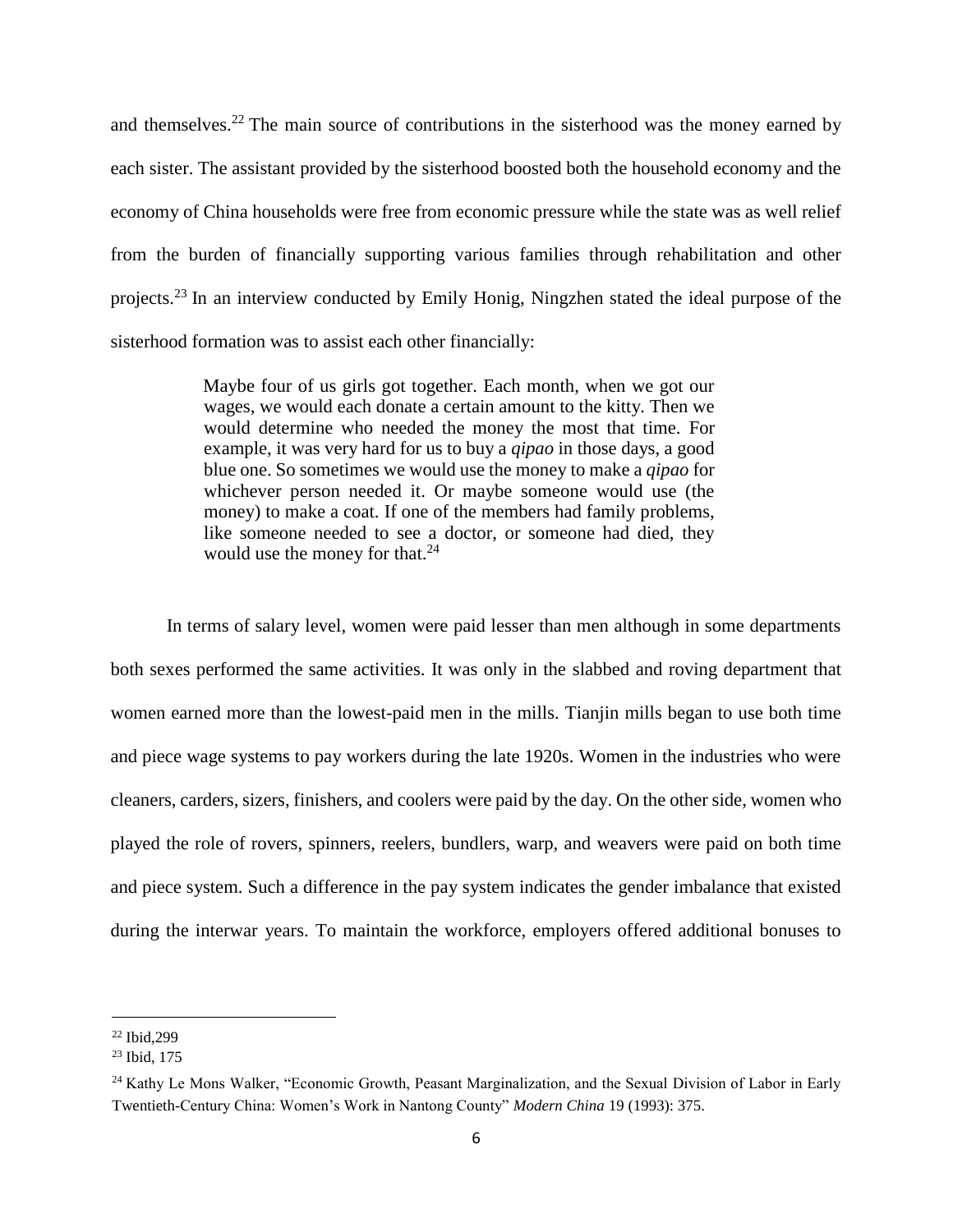women who demonstrated commitment, hard work, discipline, dedication, and punctuality. The bonuses were usually paid on traditional holidays either in the form of cash or kind. These bonuses were meant to stir women to work hard and produce more products for exportation, so China's economy will grow at a faster rate.<sup>25</sup>

Through the efforts of women employed as cotton workers in both the North and South regions, more products were produced from the cotton industries to meet the massive demand for cotton products. For instance, the heavy demand for homespun and handwoven cloth in both China and other regions were met through the effort of women as cotton workers.<sup>26</sup> Part of the products produced was exported to Europe while the Chinese indigenes used the surplus. The growth in exports boosted the Chinese economy as export duties were charged by the Chinese government.

In addition, as women worked to earned wages, they paid taxes to the government and had extra money to cater for themselves and their family.<sup>27</sup> Women who earned from the cotton work save part of their wages, use some for clothing, give some to their parents, and keep the rest for family life. Such spending helped in reducing the poverty rate in China since young women now earned for themselves, paid taxes, contribute to the household economy, and purchase their own needs. Contributions from women changed the status of most women and gave them independence from men.<sup>28</sup>

<sup>25</sup> Ibid,156.

<sup>26</sup> Ibid,355-356.

 $27$  Ibid, 169.

<sup>28</sup> Ibid,169-170.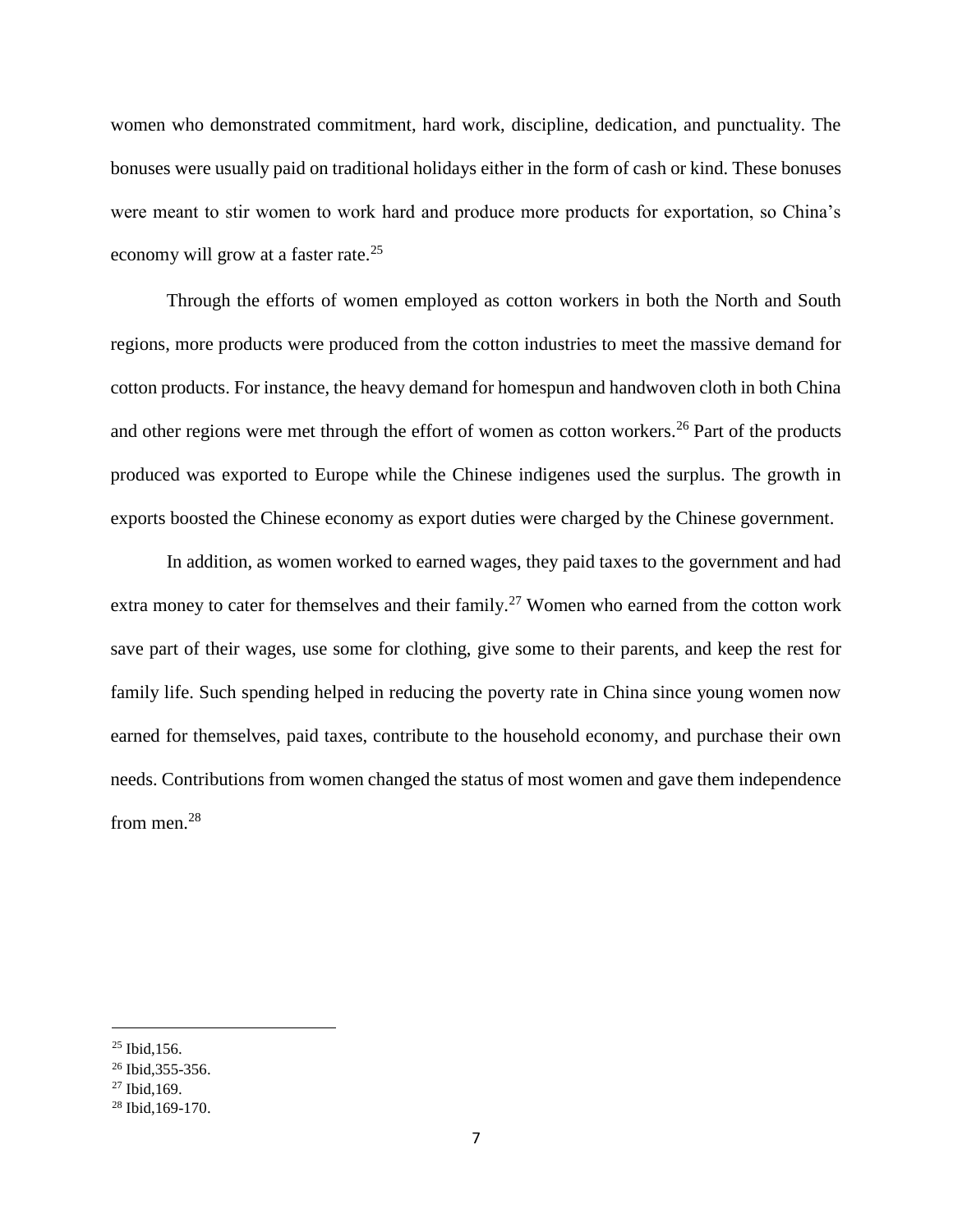## **Women in the Sex Industry**

During the interwar year, sex work became complex and encompassed other services other than the central idea of prostitution.<sup>29</sup> Women in the sex industry thus, women who acted as tea hostess, taxi dancers, masseuse, female guides, striptease performers, restaurants workers, amusement center workers, and prostitutes cannot be neglected out of the Chinese economy during the interwar years.<sup>30</sup> Brothel became a greater part of the Chinese economy and women-owned most brothels. The brothel owners and women sex workers paid regular taxes to the Chinese government.<sup>31</sup> Some young girls in the cotton mills used their wages to purchase adornments and this released parents from the pressure of worrying about buying things for their children.<sup>32</sup>

## **Prostitution**

Sex work became the surviving means of the poor, unemployed, and the displaced. It is estimated in every household, one out of six was a prostitute. The Special Vice Committee Report in 1920 counted 4,522 Chinese prostitutes in the International Settlement in Shanghai and there was one out of every one-hundred and forty-seven Chinese residents of the settlement.<sup>33</sup> Brothel workers were ranked into three hierarchies. The top level was occupied by the elite courtesan class who provided service for wealthy men. In the middle were women who offer services to middleclass men. At the bottom were women who worked as prostitutes who were mostly refugees

<sup>29</sup> Gail Hershatter. *Dangerous Pleasure: Prostitution and Modernity in Twentieth-Century Shanghai*. (Berkeley: University of California, 1997),54-56.

<sup>30</sup> Ibid,54.

<sup>31</sup> Christian Henriout, *Prostitution and Sexuality in Shanghai, A Social History, 1849-1949* (Cambridge: University Press, 2001), 88-92.

<sup>32</sup> Ibid,170.

<sup>&</sup>lt;sup>33</sup> A Report from the Special Vice Committee in China on Prostitutes, 1920:84 .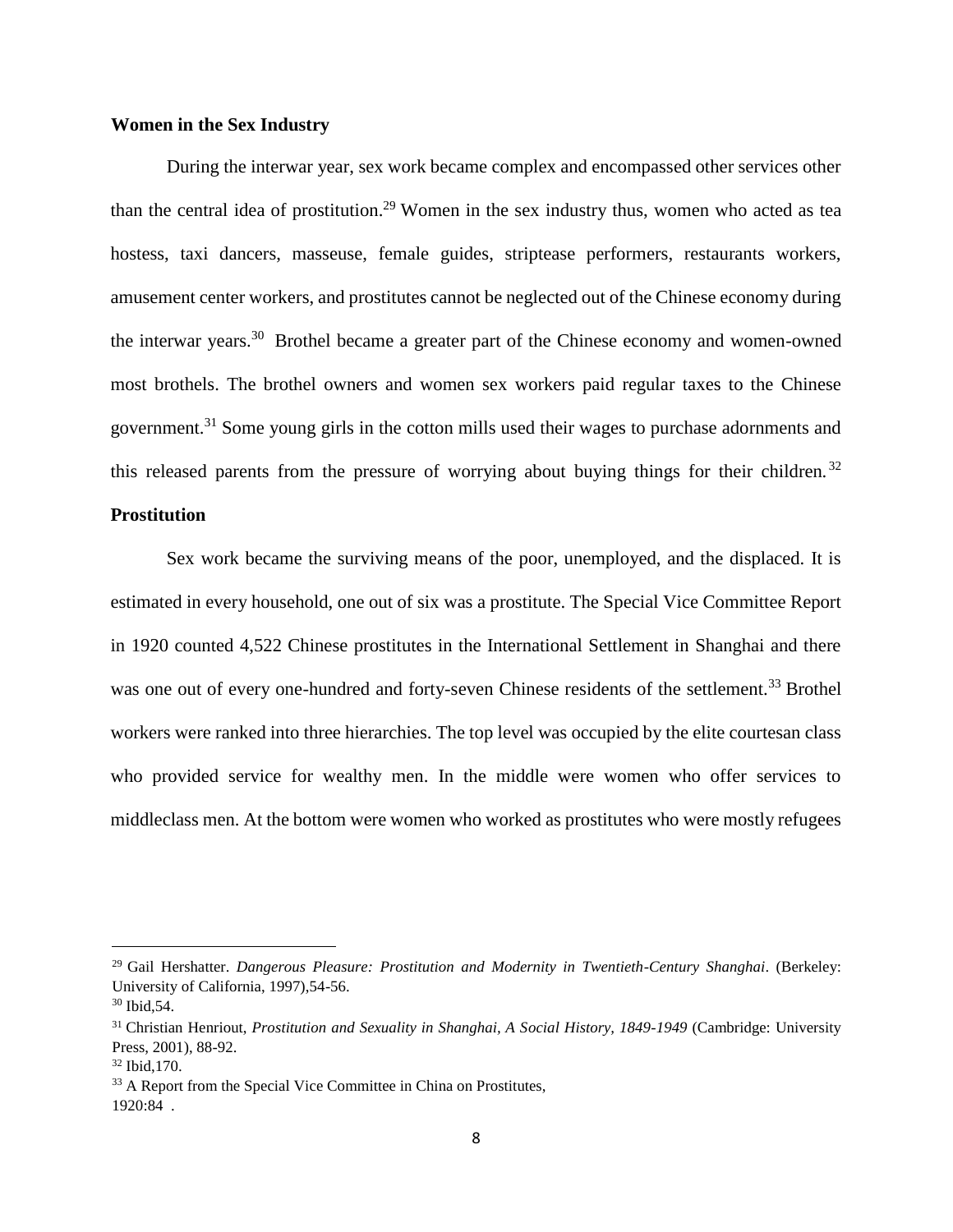known as "wild chickens" who had migrated from famine-prone areas. Prostitution became a legal institution in which the Chinese government implemented policies to regulate taxation.

In 1929, The Bureau of Social Affairs conducted registration and classification of prostitutes. The prostitutes were divided into five levels. The largest group was the third level prostitutes. The lower third level prostitute earned between one to four *mao* per day, while a fifthgrade prostitute could make between seven *fen* to three *maos*. 34 Just like the women who worked in the other factories, streetwalkers and the wild chickens organized themselves into sisterhoods to support and protect each other. As a sisterhood, sisters provided financial support whenever the need arises. These sisters contributed to help each other in times of financial need, help the family of each member in times of need. The daily proceeds were collected and given to one person at the end of the week. The allocation of money to sisters was on a rotational basis and this made them support their family, paid taxes, and support others. Some women depended on the brothel system as casual laborers to supplement their monthly income. Their service delivered as brothel workers helped them to earn money to cater for themselves and their family.

While poverty was bound to happen in some regions, some women depended on working in the brothel as prostitutes to earn wages for their household. Women who depended on prostitution as a supplement to their job were mostly illegal prostitutes because the Shanghai Municipal Administration did not register women who provided service to men in both inside and outside the brothel.<sup>35</sup> Some women were as well employed by agencies to provide service to men during the day and as wives by night. Some agencies relied on women to increase their revenue as the women employed as sex workers provided service to men at a cost.<sup>36</sup> The service delivered was

<sup>34</sup> Shanghai Bureau of Social Affairs. *Wages and Hours of Labor in Greater Shanghai,1929.* Shanghai, 1929

 $35$  Ibid,  $58$ .

<sup>36</sup> Ibid,58.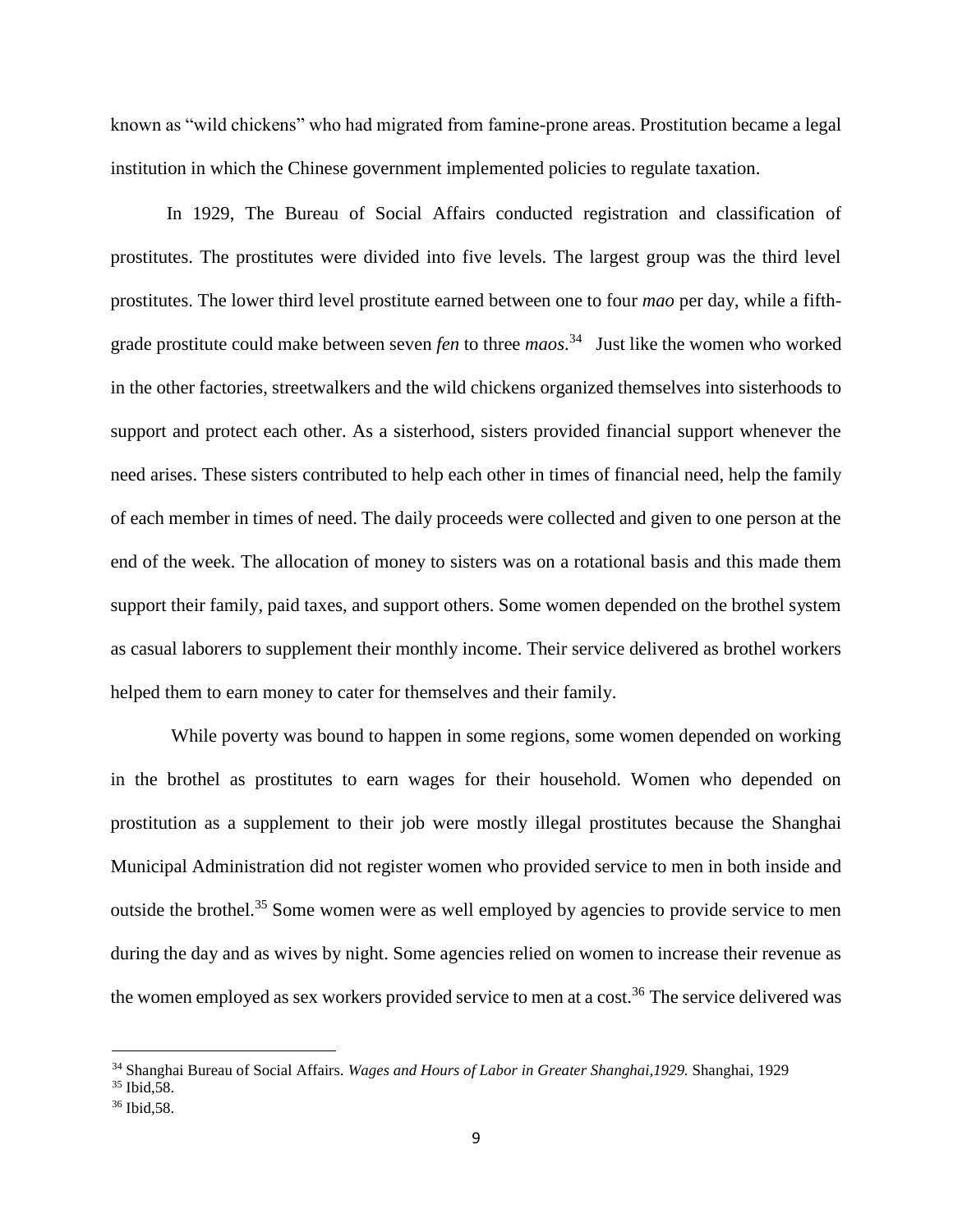paid on daily basis and the money earned as workers were used by the prostitutes while the amount left after their personal expenses were used to support the family. The taxes paid by the prostitutes added up to China's revenue. With effective and romantic service delivered by the prostitutes, men traveled from near and far regions to China to have a company with the prostitutes.<sup>37</sup> The men upon their arrival purchase many Chinese products and make use of the available hotels. As such, whereas the prostitutes and brothel owners benefited economically, hotel managers and traders of some products purchase by these first-class men also benefited economically thereby improving China's economy.<sup>38</sup>

Although the sex industry contributed towards China's economy, Nationalists, Chinese Christians, New Culture Reformers, foreigners, and other Chinese institutions condemned it. Nonetheless, the growth in reformers did not collapse the sex industry since most women used it to survive due to the rampant displacement and famine caused by famine and wars. In Shanghai, prostitution continued until the Communist revolution in 1949 which closed brothels in Shanghai and sent women to rehabilitation centers after advising them to devote themselves. By entering into prostitution, low-income families used it as a means to reduce the rate of poverty since they now provided sexual service to earn wages.

## **Women as Tea Hostesses**

The tea hostesses referred to as a *bolibei* served beverage to guests and provided companionship to tea drinking guests at a cost.<sup>39</sup> The discovery that females had the potency to attract more customers base on what the management of one ball discovered made females

<sup>37</sup> Ibid,58

<sup>38</sup> Ibid,58-60

<sup>39</sup> Ibid, 58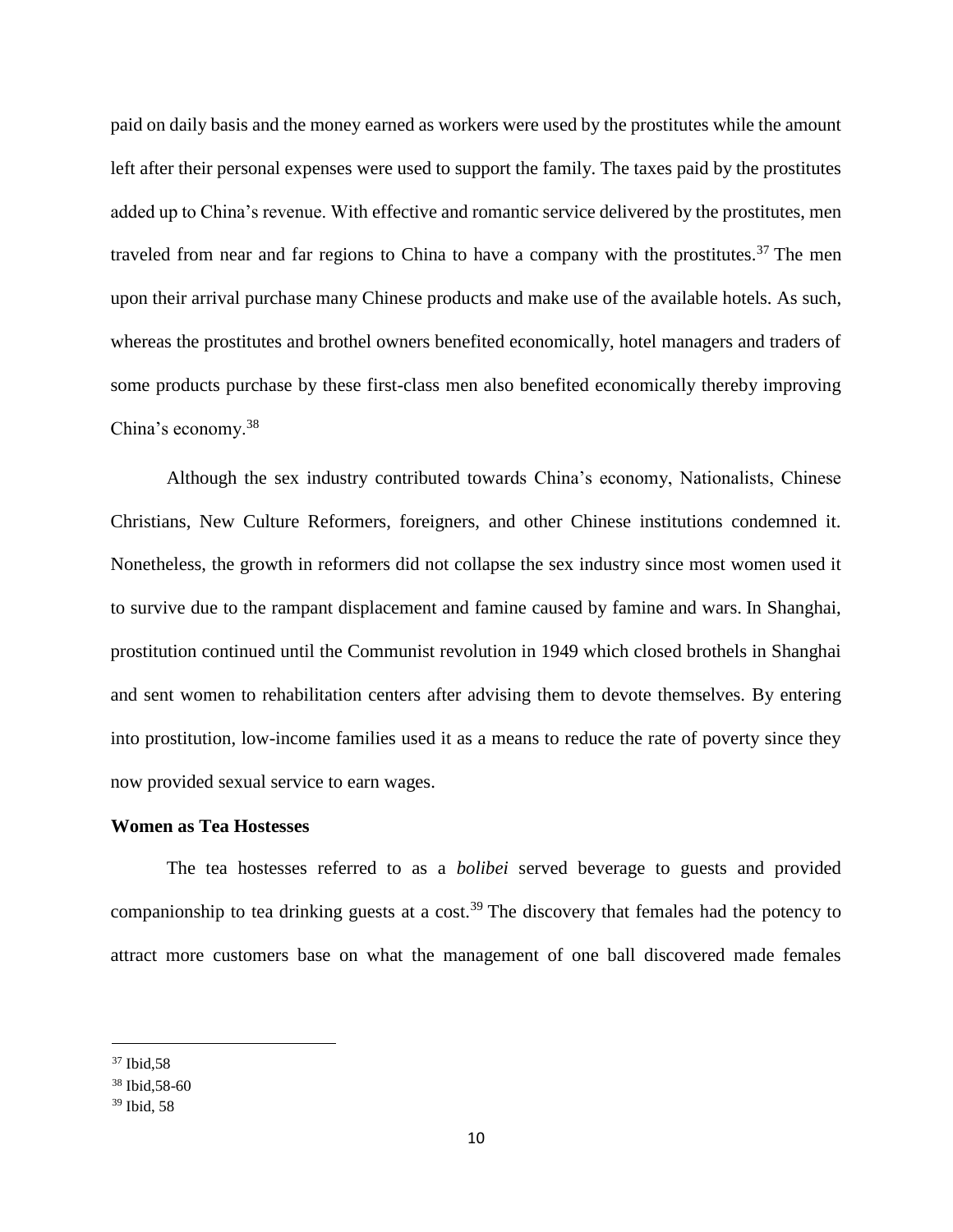dominated as tea hostesses.<sup>40</sup> By 1930, the tea hostesses charged a dime or two for a cup of tea. Women who functioned as tea hostesses were described as experts due to their ability to attract customers using joking, flirting, fondling, and selling romance. The romantic ability to sell attracted many guests to China as most of them thought of China as a place to release stress. As the number of guests increased, the purchase of tea increased which made teahouse owners earn a higher income. Besides, teahouse women workers earned a higher income monthly which enables them to cater for themselves and their family.

Moreover, the increased in the number of guests boosted the work of transport centers as most of them had to travel from near and far regions. The female hostesses were able to earn an additional dime for their service to guests.<sup>41</sup> Tea hostesses had numerous customers and they could earn a monthly income of hundreds of Yuan. During seasons when the tea business was low, tea hostesses spent the night with customers to earn additional fees for their service. <sup>42</sup> There were also tea hostesses who did not earn a salary for their service but, pay the cashier's office for the cups of tea they sell as retailers. Women in hardship joined the tea hostesses, sold tea, paid the cashier, and the remaining amount was used to cater for themselves and their household while tea cashiers had an increase in income.<sup>43</sup>

## **Women as dance halls workers**

Women also worked as dance hall workers during the interwar years. By 1930, dance halls were popular, and women worked as taxi dancers. Women in the dance halls dance with men who purchased tickets for various occasions. As men purchased tickets, dance hall owners earned much

 $40$  Ibid.59.

 $41$  Ibid, 59

 $42$  Ibid.59

<sup>43</sup> Ibid,59.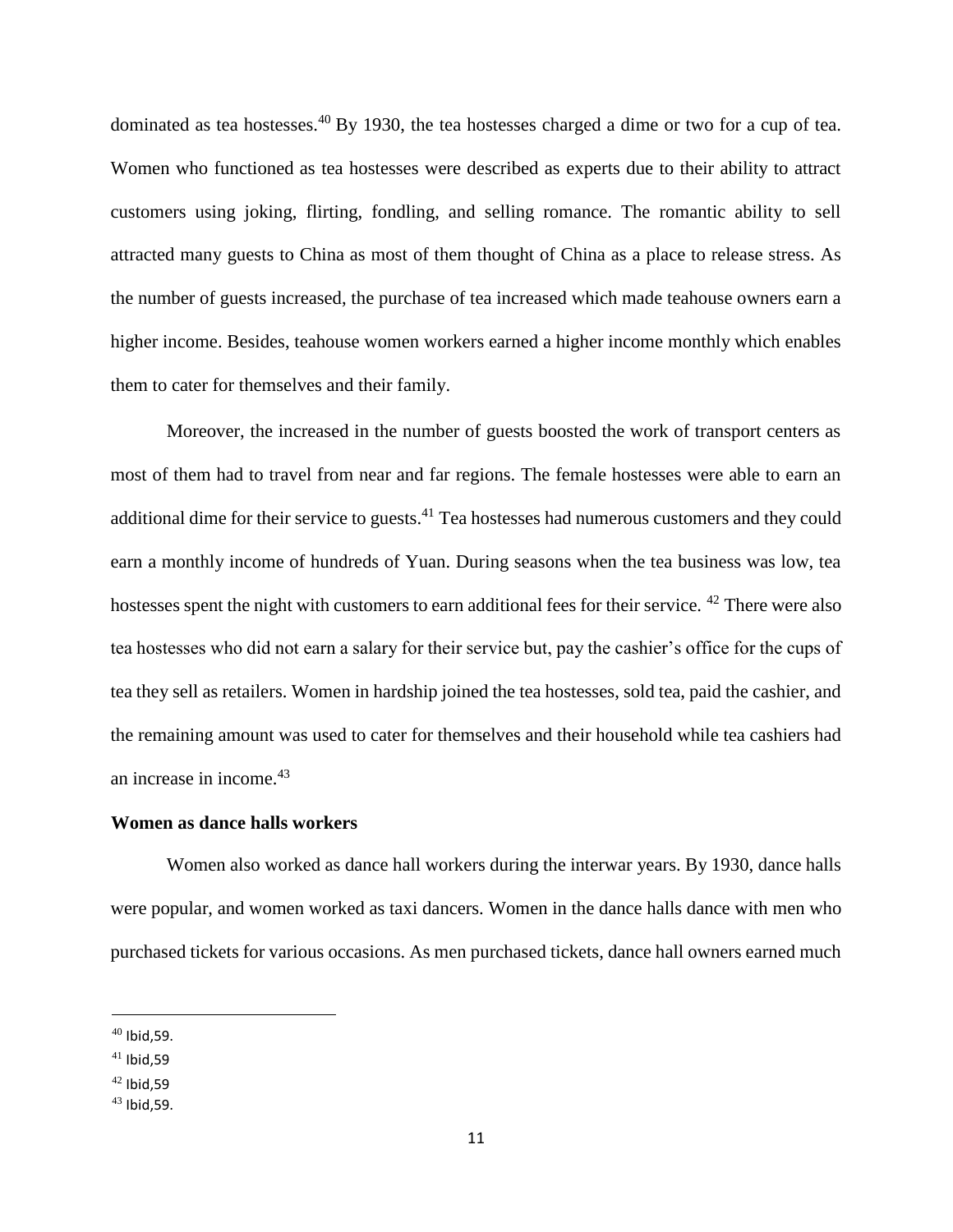income and used part to pay taxes and pay their dance hall workers.<sup>44</sup> Besides, they persuaded guests to buy bottles of drinks of which they were given a percentage for their role in persuading the patrons. The numerous purchases of drinks by guests persuaded by women made the drink business boosted as the drink factories had to produce more to meet the heavy demand by guests who were persuaded by dance hall workers. Numerous women joined the dance hall work including courtesans who aimed at earning extra income after their long service as prostitutes. In the West, dancing was a form of entertainment and had no negative connotation. Nonetheless, when imported into China, it became a sex business where merchants make money to support themselves, pay taxes to the government, and employees were paid to support their family as well. $45$ 

## **Women in the Silk Factories**

Silk was the dominant export product produced by China during the interwar year due to the growth in global demand for silk early twentieth century. The heavy demand for silk transformed the traditional centers of sericulture in regions like Yangzi into mechanized silk filatures.<sup>46</sup>Women were noted for their participation in silk production in Shanghai, [Nanjing,](https://www.chinahighlights.com/nanjing/) [Shaoxing,](https://www.chinahighlights.com/shaoxing/) [a](https://www.chinahighlights.com/shaoxing/)nd Hangzhou. The silk industry was made up of 95% women out of the total workers.<sup>47</sup>Women engaged themselves in both the silk factories and family workshops which were devoted to the production of silk products. Some women who used to work in the households as silk spinners and silkworms later moved to the urban centers to work as factory workers in the silk industry due to the growth in heavy demand for women in the silk industries.<sup>48</sup> The rampant

 $\overline{a}$ 

<sup>47</sup> Ibid,300.

<sup>44</sup> Ibid,59.

 $45$  Ibid, 59.

 $46$  Ibid, 297.

<sup>48</sup> Ibid,297-300.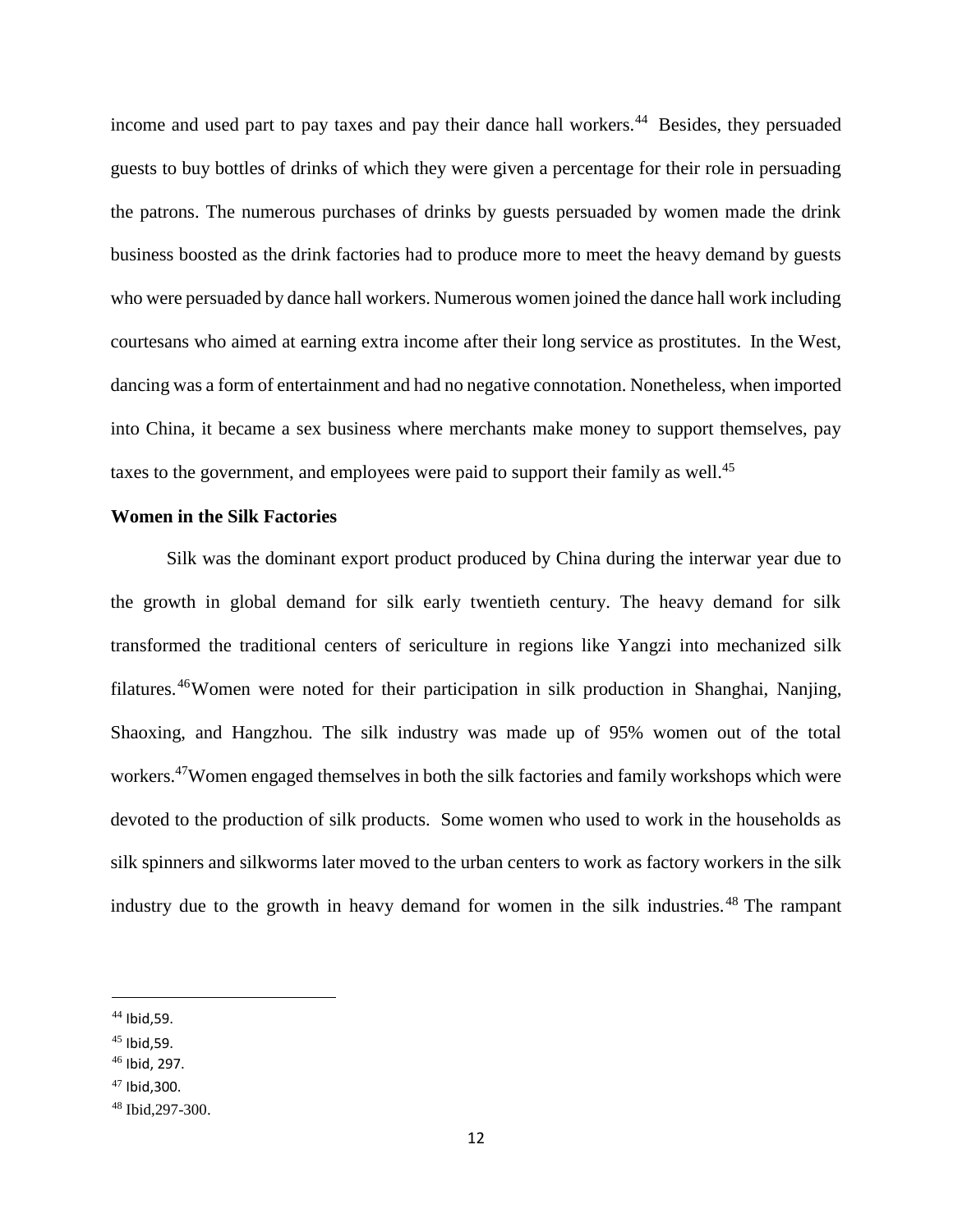increase in rural-urban migration was due to displacement, famine, and drought which affected the rural counties.

Women in the silk industries engaged in cocoon drying, peeling, selection, boiling, silk reeling, stretching, inspection and, packaging. Silk products included: clothing, paper, fishing lines, bowstrings, and canvas for painting. These products produced by women were exported to Europe and other neighboring regions while the Chinese citizens used some.<sup>49</sup> The Meiya Silk Company provided employment opportunity for over thirteen hundred employees of which most of them were women.<sup>50</sup> Although men functioned in the Meiya Silk Company, women heavily dominated in the company as workers. Women were recruited in the Meiya Silk Company to perform diverse activities ranging from silk reeling, packaging, and parceling products to other services.<sup>51</sup> The wages earned as silk workers were devoted to household expenses, payment of taxes and others.<sup>52</sup>

In a study conducted by Fei Xiaotong, a Chinese anthropologist, Fei discovered the income women earned from the silk industry as silk reeling workers became the major source of income for the family. The income women earned was more than a supplement to the family income. The women surveyed indicated the income earned provided more than half of the family expenses. In low-income families, the inability of women to earn much from the silk work was to make it impossible for the family to survive.<sup>53</sup> Women who worked in the silk industry paid regular taxes to the Chinese government while their silk products were exported to Europe and neighboring regions for sale. Other products were also sold in China. Traders traveled to China to purchase Chinese silk products and sell in other markets. These traders from outside China provided China

<sup>49</sup> Ibid,300.

<sup>50</sup> Ibid,297.

<sup>51</sup> Ibid, 297.

<sup>52</sup> Ibid, 297-298.

<sup>53</sup> Ibid*,*63.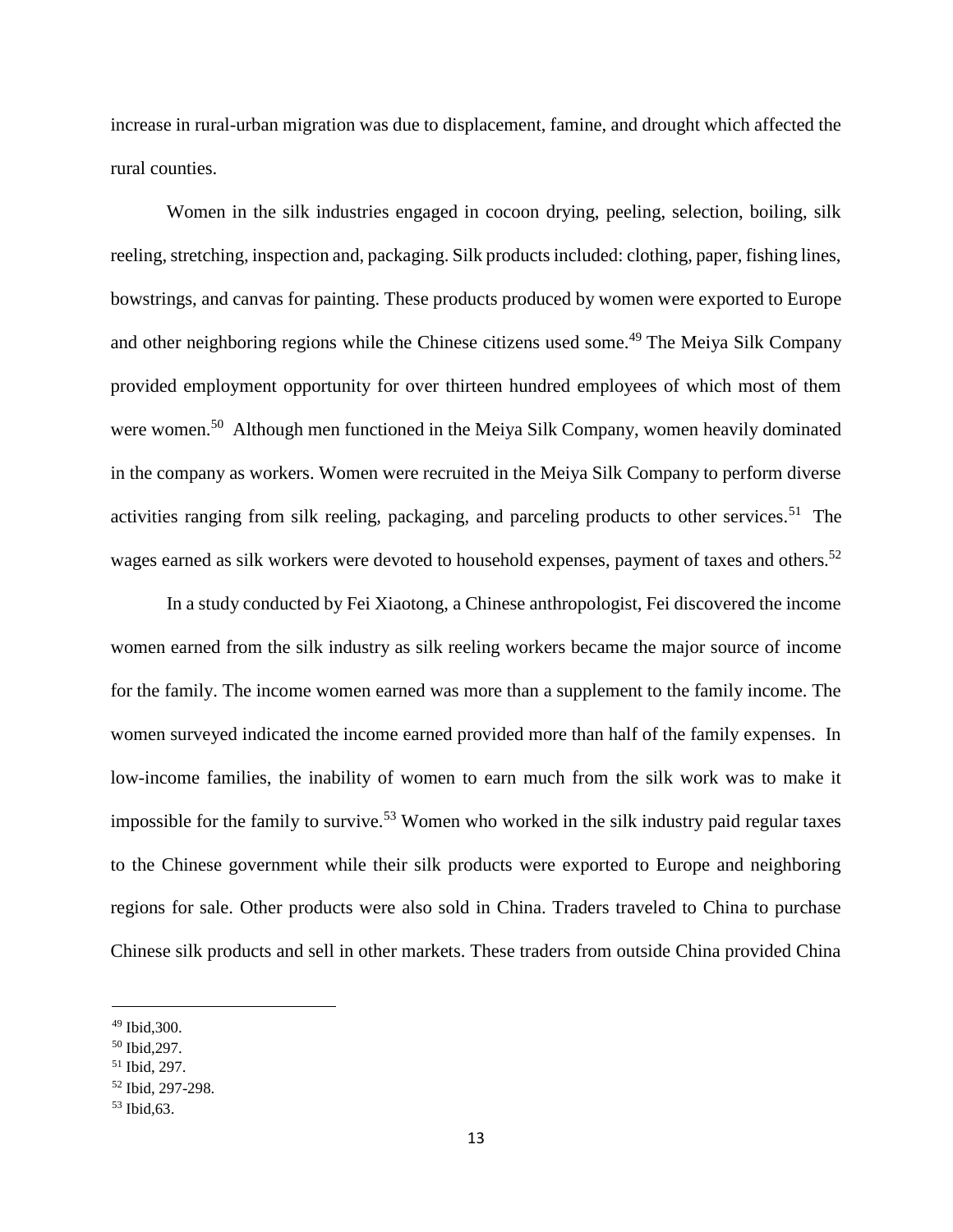with the needed products, took away silk products on sale and paid government toll. Households depended on the income earned by the women who labored in the silk industry to survive.<sup>54</sup> These boosted China's economy and the household economy while the heavy demand for silk product also led to the massive demand for more women workers from the early 1920s.<sup>55</sup> Nonetheless, these contributions to the household and nation's economy did not totally change the status of women.<sup>56</sup>

**Figure 1: Distribution of women workers in Shanghai's Industries by 1929 out of 248,641 working in the industries mentioned below.** 

| <b>Industry</b> | <b>Number</b> | Percentage |
|-----------------|---------------|------------|
| Cotton spinning | 84,270        | 76         |
| Silk reeling    | 37,211        | 73         |
| Cotton weaving  | 22,394        | 77         |
| Tobacco         | 1,703         | 65         |
| Printing        | 630           | 5          |
| Knitting        | 7,236         | 71         |
| Silk weaving    | 1,229         | 32         |
| Eggs            | 2,186         | 61         |
| <b>TOTAL</b>    | 156,859       | 63%        |

**Source:** *Shanghai Bureau of Social Affairs, Wages and Hours of Labor (Shanghai,1929)*

It has been established women functioned as textile workers during the interwar years in China. In addition, some women worked in the sex industry as teahouse workers, dancers, guilds,

<sup>54</sup> Ibid,300.

<sup>55</sup> Ibid,297.

<sup>56</sup> Ibid,300.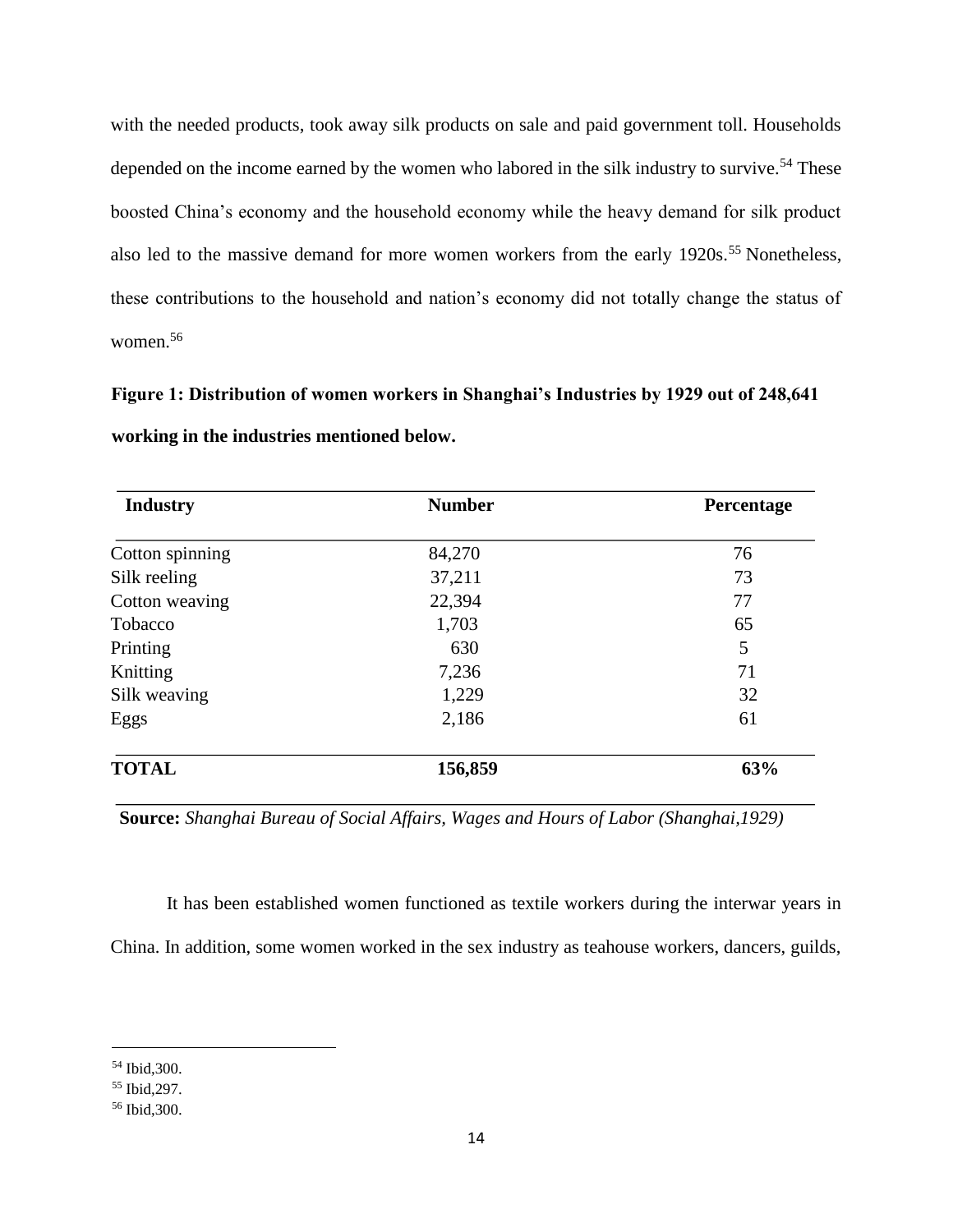and prostitutes.<sup>57</sup> Women workers in the mentioned industries paid regular taxes to the government which increased the government's revenue. Women earned enough for themselves and earned wages to cater for their households. In some families, the absence of men either in search for pasture or dislocation made the women the breadwinners of the households. With the increase in demand for textile products, people travel from distant regions to purchase goods produced by women and these middlemen paid regular export duties which increased China's revenue and helped employers to earn much. While industries grew mostly in the urban centers, the diversification of the economy led to market exposure which increased rural labor demand and increased women wages although inequality between men and women remained constant. Such contributions from women led to an increased in China's export products from a lower value of 486 in 1918 to 631 in 1919.<sup>58</sup> The above discussions have revealed women's contributions to the Chinese economy were not significantly different from men's own. Although gender was binary, it was sericulture rather than between sericulture and farming.

<sup>57</sup> Ibid,297-300

 $55$  Ibid.272.

<sup>58</sup> Ibid,24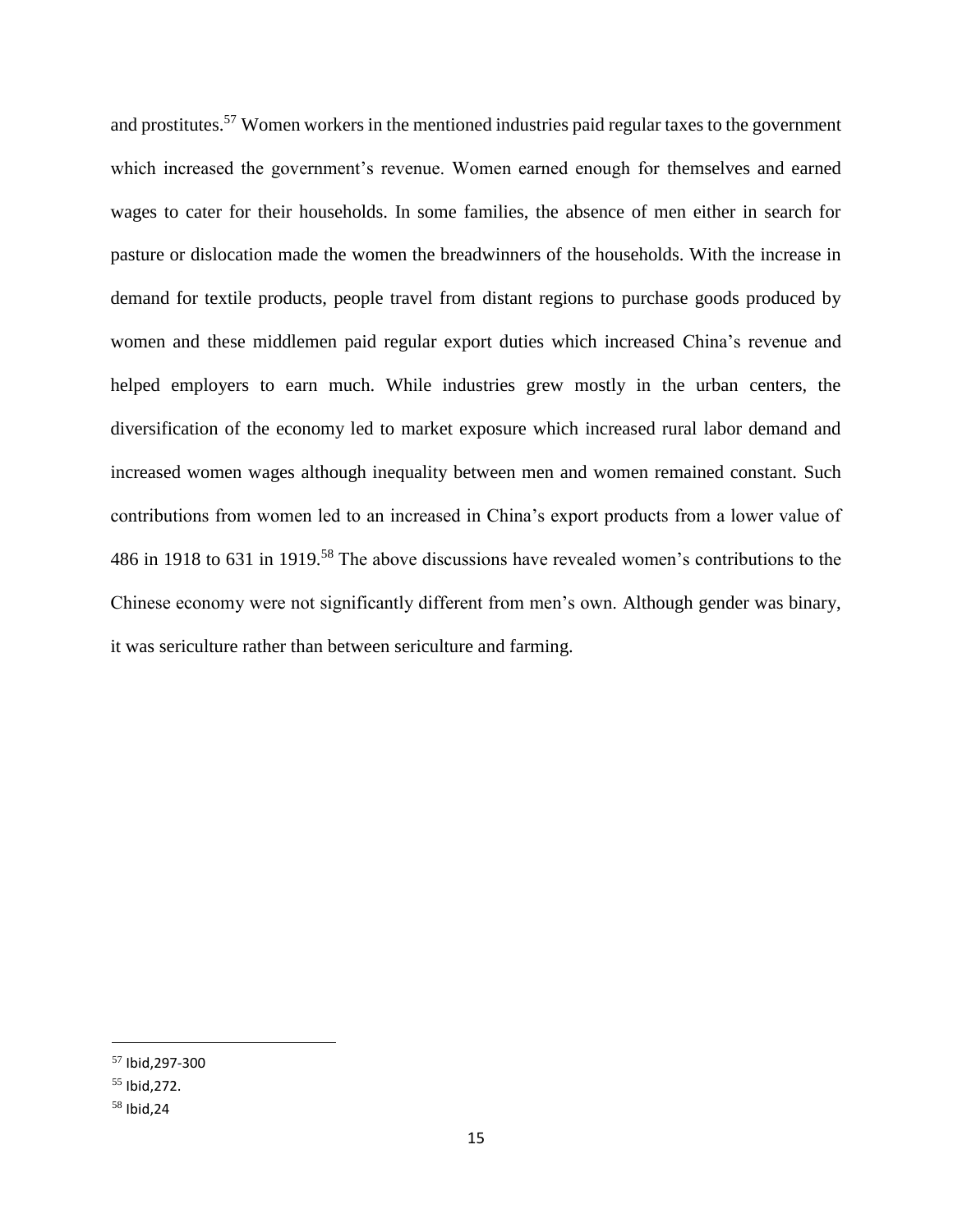### **Bibliography**

#### **Primary Sources**

A Report from the Nanking University Survey of 168 Villages in China, 1929-1933.

A Report from the Special Vice Committee in China on Prostitutes, 1920

Shanghai Bureau of Social Affairs. *Wages and Hours of Labor in Greater Shanghai,1929*

Shanghai, 1929

## **Secondary Sources**

Boserup, Ester, *Women's Role in Economic Development*. New York: St Martin Press, 1970 Bossen, Laurel, Wang Xurui, Melissa J. Brown, and Hill Gates. "Feet and Fabrication: Foot binding and Early Twentieth-Century Rural Women's Labor in Shaanxi" *Modern China*

374 (2011): 347–83. https://doi.org/10.1177/0097700411403265 http://mcx.sagepub.com. Henriout, Christian. *Prostitution and Sexuality in Shanghai, A Social History, 1849-1949*.

Cambridge: University Press, 2001.

Hershatter Gail. *Dangerous Pleasure: Prostitution and Modernity in Twentieth-Century Shanghai*.

Berkeley: University of California, 1997.

- Hershatter, Gail. "State of the Field: Women in China's Long Twentieth Century" 63, *The Journal of Asian Studies* (2004): 991–1065.
	- ———*The Workers of Tianjin, 1900-1949*. California: Stanford University Press, 1986.
- Honig, Emily. *Sisters and Strangers: Women in the Shanghai Cotton Mills, 1919-1949.* Standard, CA: University Press, 1986.

Johnson, Marshall, Parish, William L., and Lin Elizabeth, "Economic Development and Cultural Change", *The University of Chicago Press* 35(1987): 257-277.

Kung, James Kai-Sing, and Daniel Yiu-Fai Lee. "Women's Contributions to the Household Economy in Pre-1949 China: Evidence from the Lower Yangzi Region," *Modern China* 2010, 210–38. https://doi.org/10.1177/0097700409355798 http://mc.sagepub.com.

Liang-lin Hsiao, *China's Foreign Trade Statistics, 1864–1949*. Cambridge: Mass.